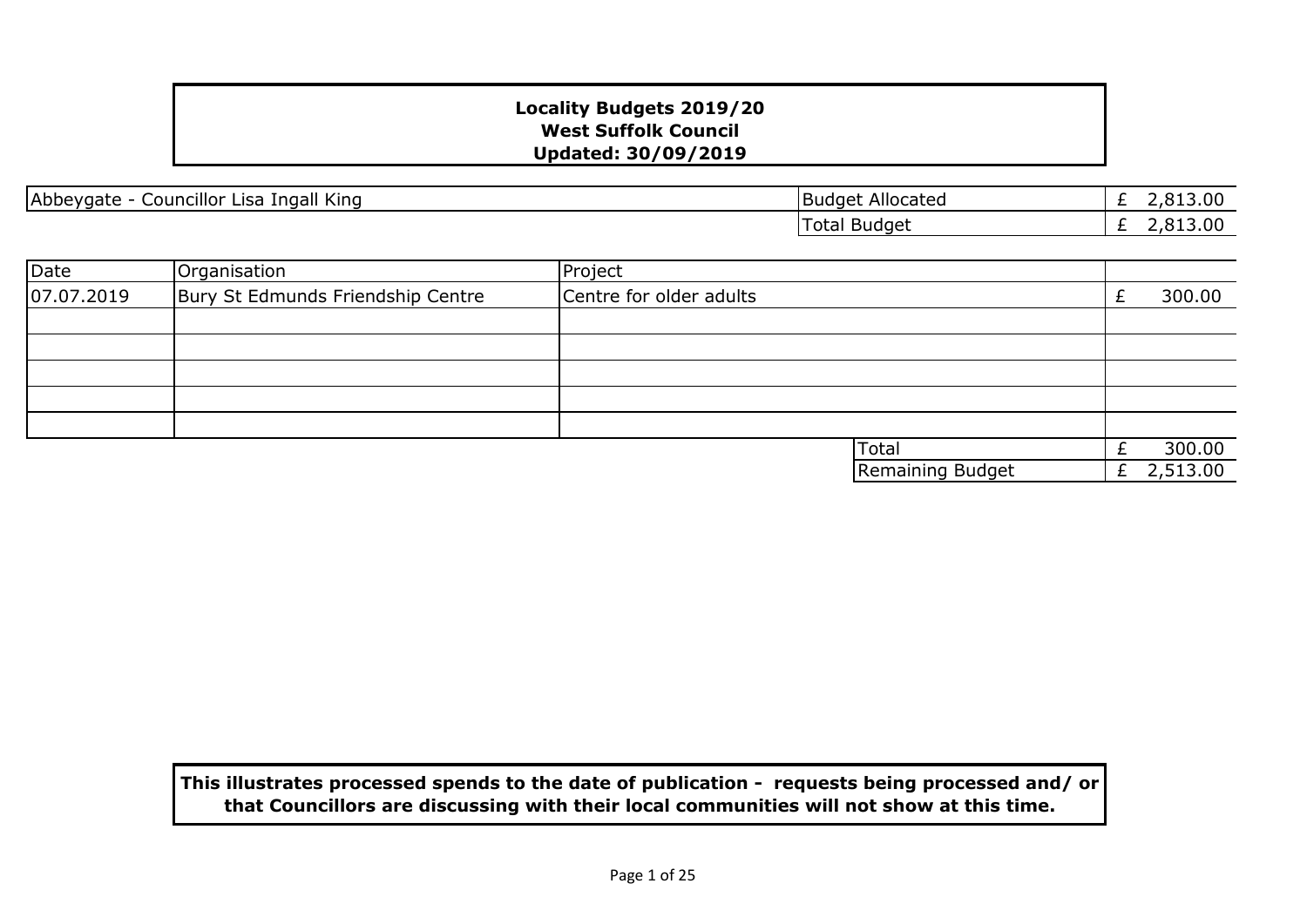Abbeygate - Councillor Joanna Rayner Budget Allocated Budget Allocated

£ 2,813.00 £ 2,813.00 Total Budget

| Date       | Organisation                      | Project                 |                  |              |
|------------|-----------------------------------|-------------------------|------------------|--------------|
| 07.07.2019 | Bury St Edmunds Friendship Centre | Centre for older adults |                  | 200.00       |
|            |                                   |                         |                  |              |
|            |                                   |                         |                  |              |
|            |                                   |                         |                  |              |
|            |                                   |                         |                  |              |
|            |                                   |                         |                  |              |
|            |                                   |                         | <b>Total</b>     | 200.00       |
|            |                                   |                         | Remaining Budget | £ $2,613.00$ |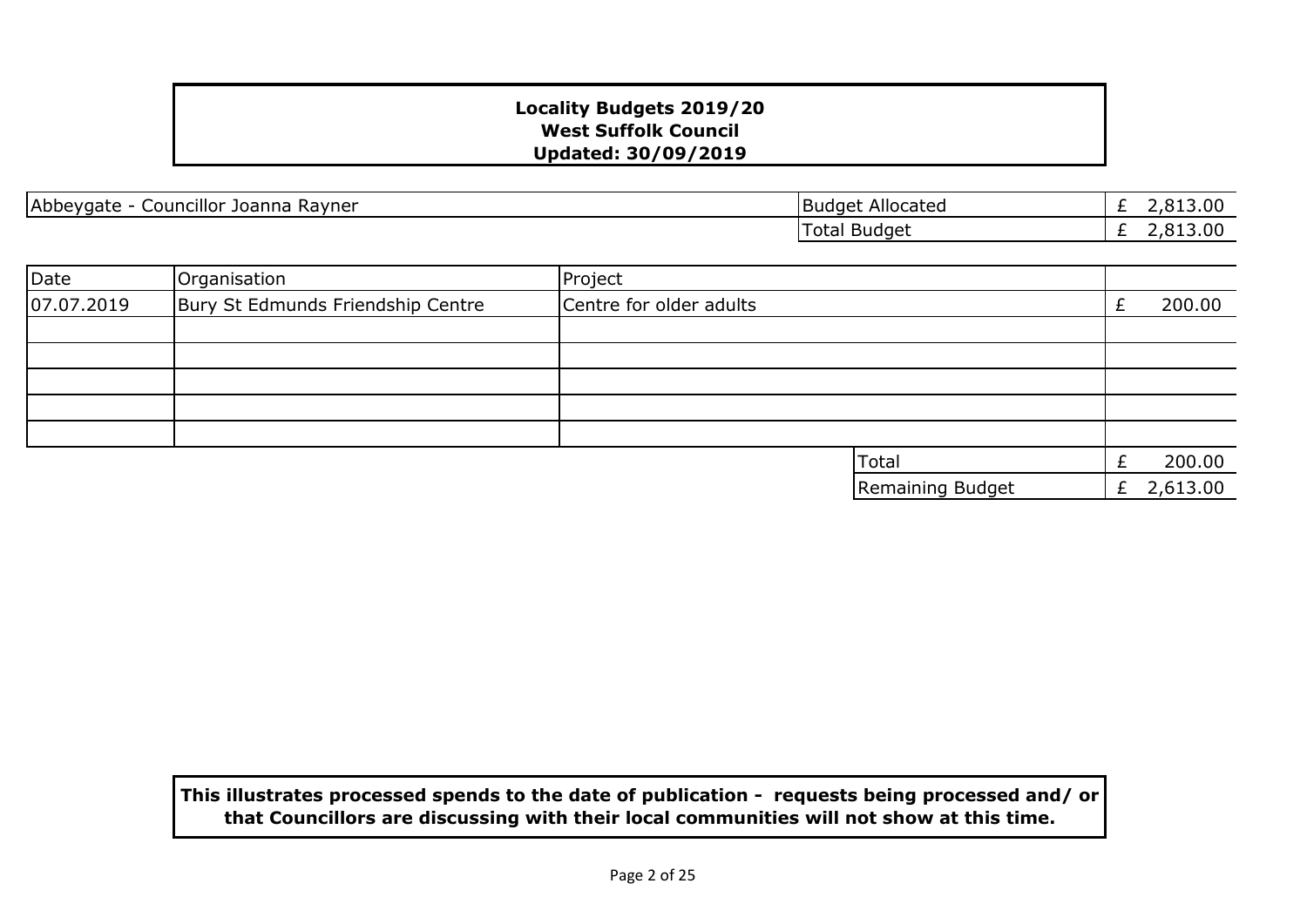| <br>Bardwell<br>$\overline{\phantom{a}}$<br>.<br>Smith<br>Andrew<br>Councillor | Allocated<br><b>Budget</b> | 3.00<br>$\overline{\phantom{a}}$ |
|--------------------------------------------------------------------------------|----------------------------|----------------------------------|
|                                                                                | `otal<br>Budget            | 3.00<br>__                       |

| Date       | Organisation                | Project          |   |          |
|------------|-----------------------------|------------------|---|----------|
| 03.07.2019 | Friends of Honington School | ASD Group        |   | 300.00   |
|            |                             |                  |   |          |
|            |                             |                  |   |          |
|            |                             |                  |   |          |
|            |                             |                  |   |          |
|            |                             |                  |   |          |
|            |                             |                  |   |          |
|            |                             |                  |   |          |
|            |                             | Total            | £ | 300.00   |
|            |                             | Remaining Budget | £ | 2,513.00 |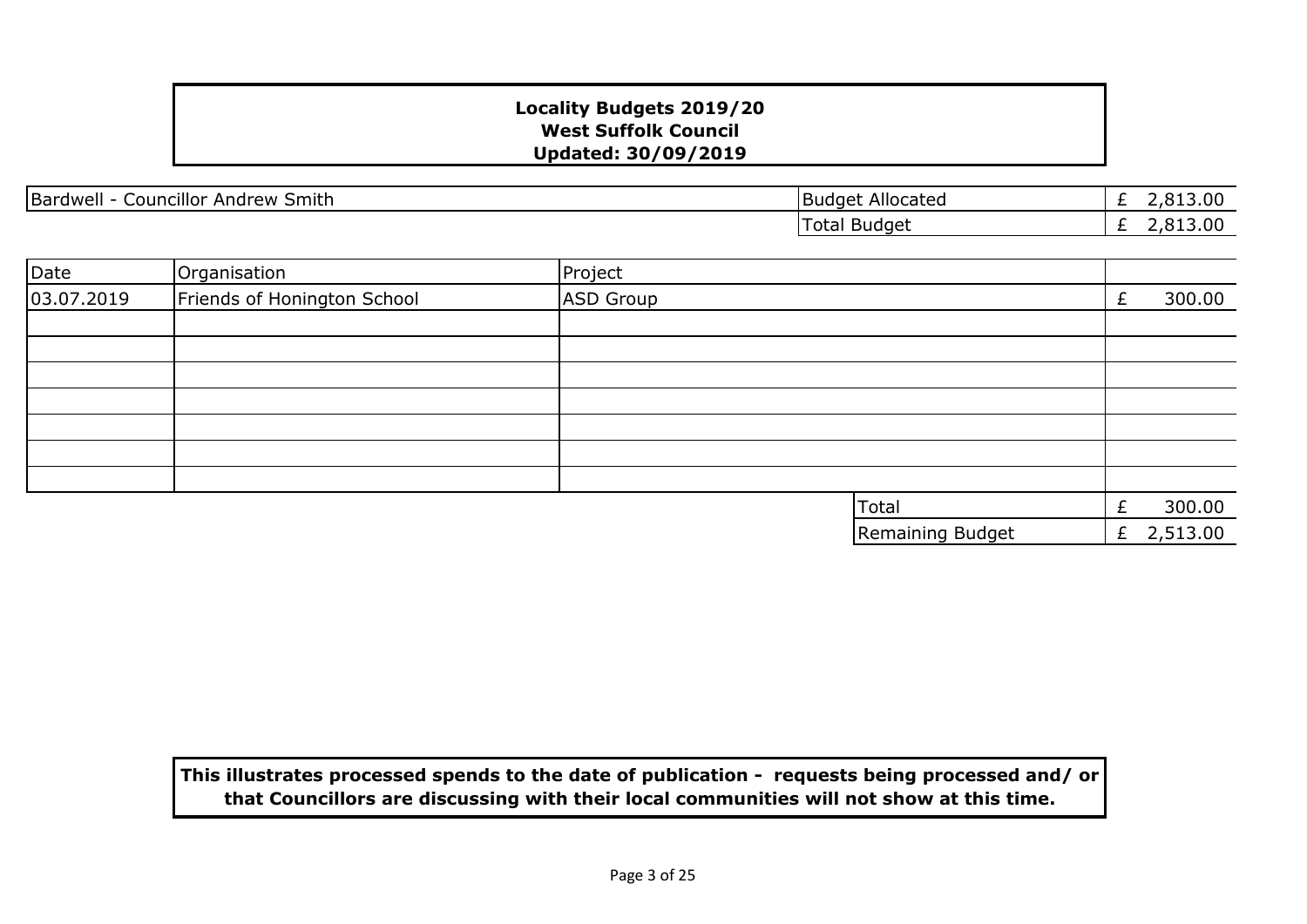Barningham - Councillor Carol Bull Budget Allocated

£ 2,813.00  $\overline{E}$  2,813.00 Total Budget

| Date       | Organisation                 | Project                             |                  |   |          |
|------------|------------------------------|-------------------------------------|------------------|---|----------|
| 22.07.2019 | Friends of Barningham School | Outside learning area refurbishment |                  |   | 500.00   |
|            |                              |                                     |                  |   |          |
|            |                              |                                     |                  |   |          |
|            |                              |                                     |                  |   |          |
|            |                              |                                     |                  |   |          |
|            |                              |                                     |                  |   |          |
|            |                              |                                     |                  |   |          |
|            |                              |                                     |                  |   |          |
|            |                              |                                     |                  |   |          |
|            |                              |                                     |                  |   |          |
|            |                              |                                     | Total            |   | 500.00   |
|            |                              |                                     | Remaining Budget | £ | 2,313.00 |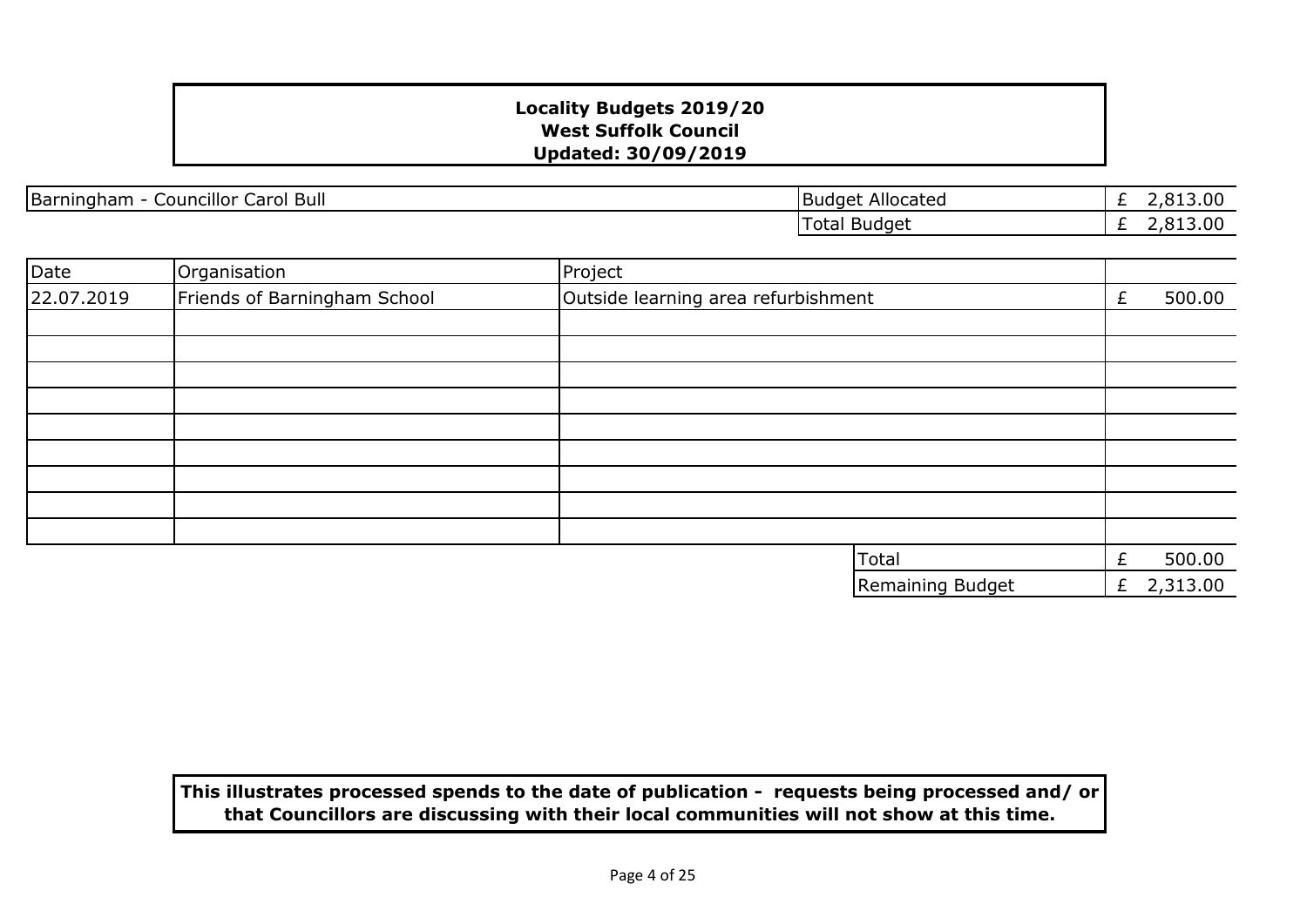Barrow - Councillor Ian Houlder **Barrow - Councillor Ian Houlder** Budget Allocated

£ 2,813.00 £ 2,813.00 Total Budget

| Date       | Organisation        | Project                 |   |          |
|------------|---------------------|-------------------------|---|----------|
| 22.07.2019 | Suffolk Academy CIC | Community Defibrillator |   | 500.00   |
|            |                     |                         |   |          |
|            |                     |                         |   |          |
|            |                     |                         |   |          |
|            |                     |                         |   |          |
|            |                     |                         |   |          |
|            |                     |                         |   |          |
|            |                     |                         |   |          |
|            |                     | Total                   | £ | 500.00   |
|            |                     | Remaining Budget        | £ | 2,313.00 |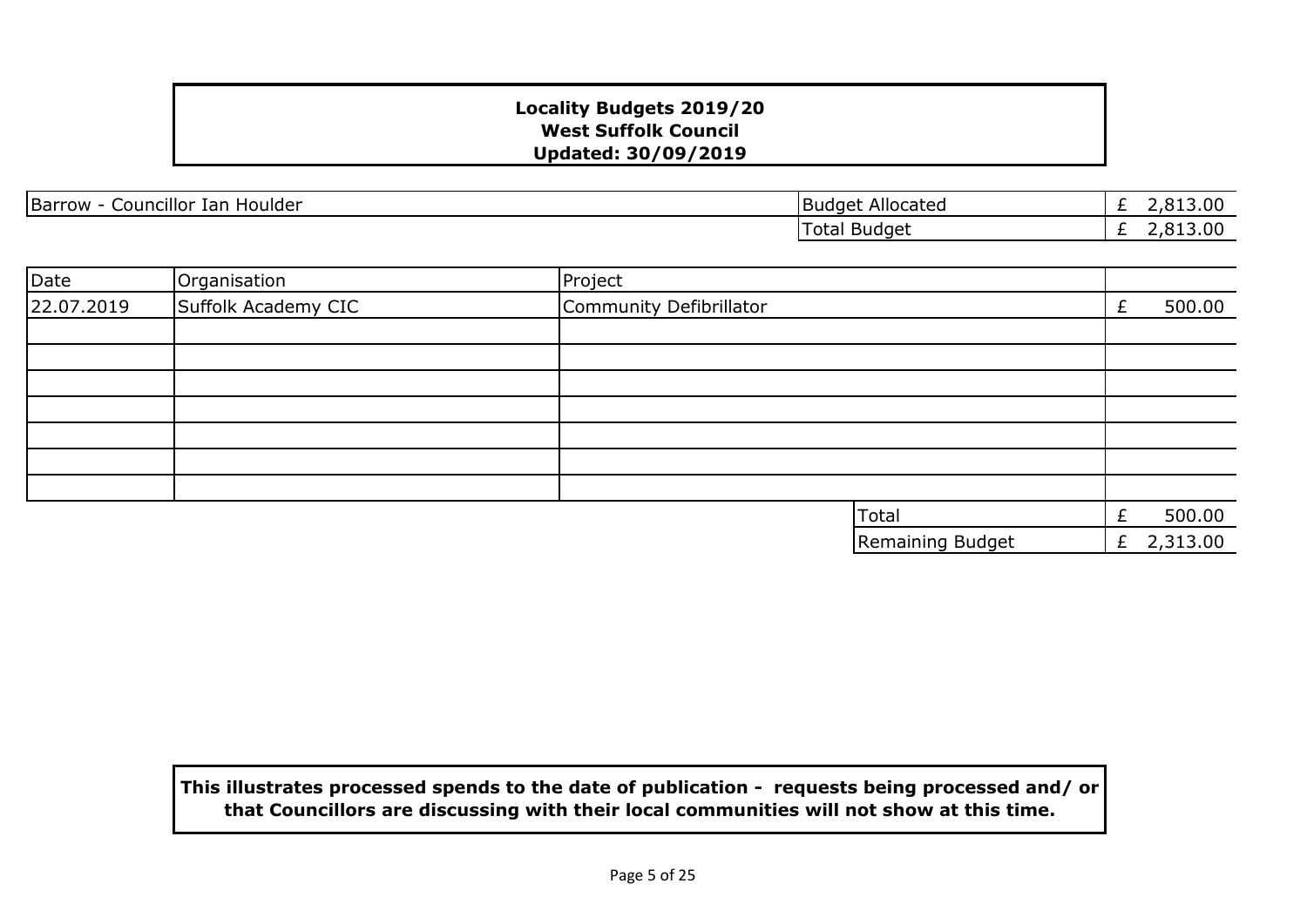Brandon Central - Councillor Victor Lukaniuk Brandon Central - Councillor Victor Lukaniuk

£ 2,813.00 £ 2,813.00 Total Budget

Remaining Budget  $\left| \begin{array}{ccc} E & 1,513.00 \end{array} \right|$ 

| Date       | Organisation                      | Project                                   |  |          |
|------------|-----------------------------------|-------------------------------------------|--|----------|
| 22.07.2019 | Brandon Town Community F.C.       | New equipment for football club           |  | 300.00   |
| 26.07.2019 | <b>Babylon Gallery</b>            | Tales and trails art project              |  | 400.00   |
| 31.07.2019 | Brandon and District Angling Club | Increase the facilities and widen project |  | 300.00   |
| 26.08.2019 | Fledglings Pre-School             | Replacement equipment of the pre-school   |  | 300.00   |
|            |                                   |                                           |  |          |
|            |                                   |                                           |  |          |
|            |                                   |                                           |  |          |
|            |                                   |                                           |  |          |
|            |                                   | <b>Total</b>                              |  | 1,300.00 |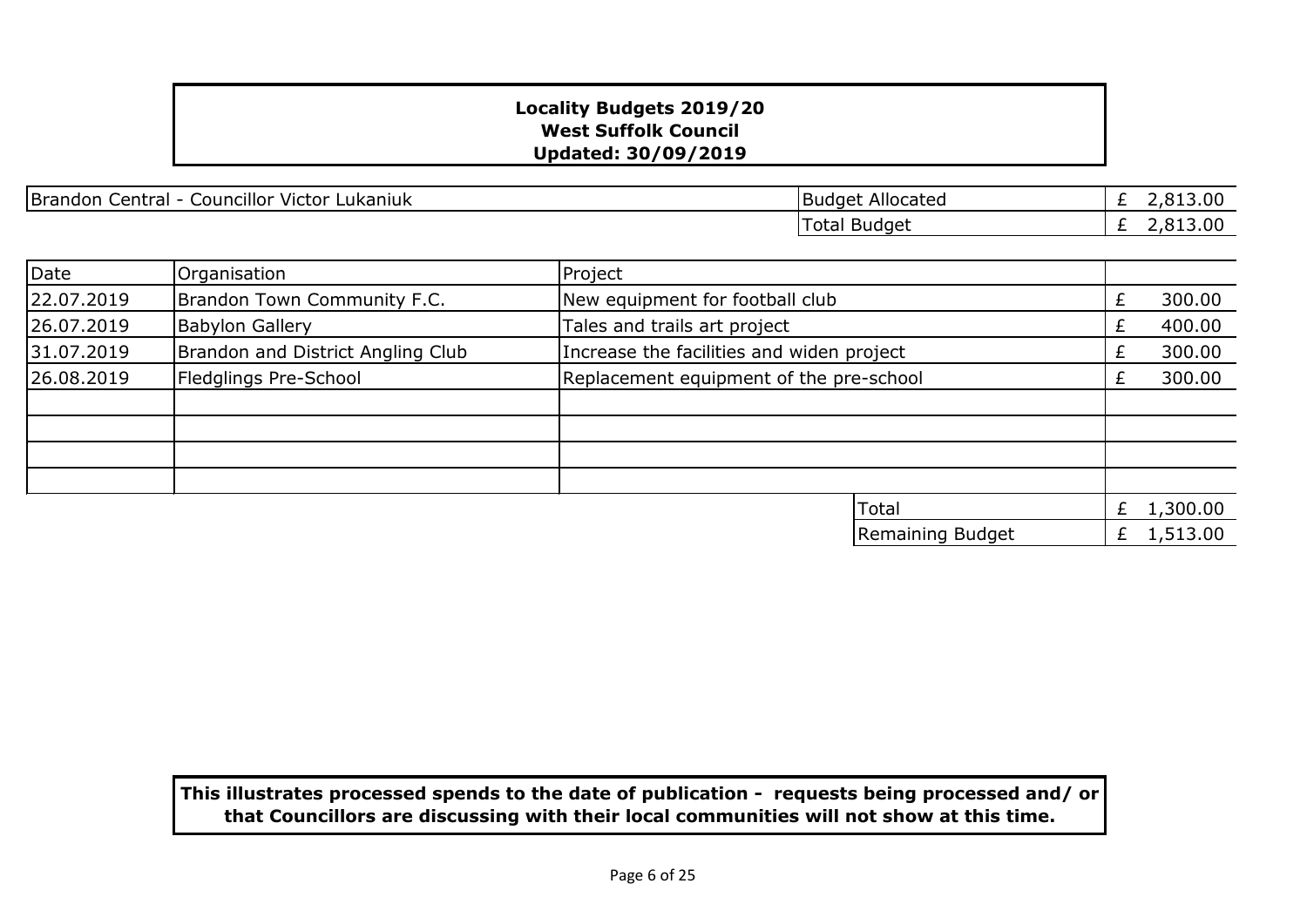Brandon East - Councillor Phillip Wittam Budget Allocated

£ 2,813.00 £ 2,813.00 Total Budget

| Date       | Organisation                      | Project                                  |    | Amount   |
|------------|-----------------------------------|------------------------------------------|----|----------|
| 26.07.2019 | <b>Babylon Gallery</b>            | Tales and trails art project             | £  | 400.00   |
| 31.07.2019 | Brandon and District Angling Club | Increase facilities and widen project    | Ł. | 300.00   |
| 26.08.2019 | Fledglings Pre-School             | Replacement equipment for the pre-school | Ł. | 300.00   |
|            |                                   |                                          |    |          |
|            |                                   |                                          |    |          |
|            |                                   |                                          |    |          |
|            |                                   |                                          |    |          |
|            |                                   |                                          |    |          |
|            |                                   |                                          |    |          |
|            |                                   |                                          |    |          |
|            |                                   | <b>Total</b>                             | £  | 1,000.00 |
|            |                                   | Remaining Budget                         | £  | 1,813.00 |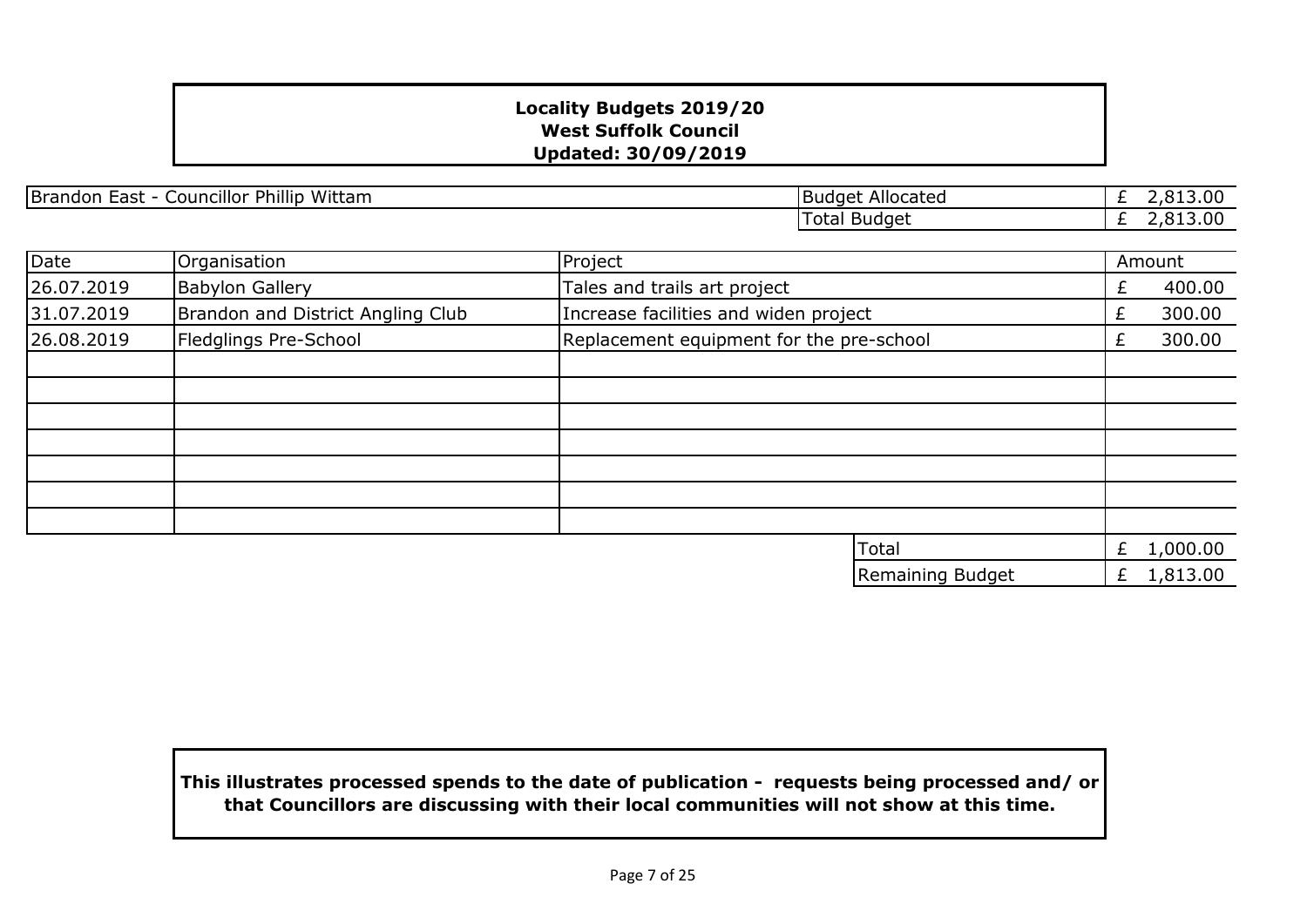| <br><b>Brandon</b><br>Palmer<br>West<br>Councillor David<br>- 1 | Allocated<br>IBudaet i | L3.00<br>_ |
|-----------------------------------------------------------------|------------------------|------------|
|                                                                 | Budget<br>otal         | 3.00<br>-  |

| Date       | Organisation                         | Project                                    |                  |    | Amount   |
|------------|--------------------------------------|--------------------------------------------|------------------|----|----------|
| 26.07.2019 | <b>Babylon Gallery</b>               | Tales and trails art project               |                  |    | 400.00   |
| 11.07.2019 | Brandon Town Community Football Club | New football kit                           |                  |    | 569.72   |
| 31.07.2019 | Brandon and District Angling Club    | Increase the facilities and widen project. |                  |    | 300.00   |
| 05.08.2019 | <b>Brandon Festival</b>              | <b>Brandon Festival</b>                    |                  |    | 150.00   |
| 26.08.2019 | Fledglings Pre-School                | Replacement equipment for the pre-school   |                  |    | 300.00   |
|            |                                      |                                            |                  |    |          |
|            |                                      |                                            | <b>Total</b>     | Ł. | 1,719.72 |
|            |                                      |                                            | Remaining Budget |    | 1,093.28 |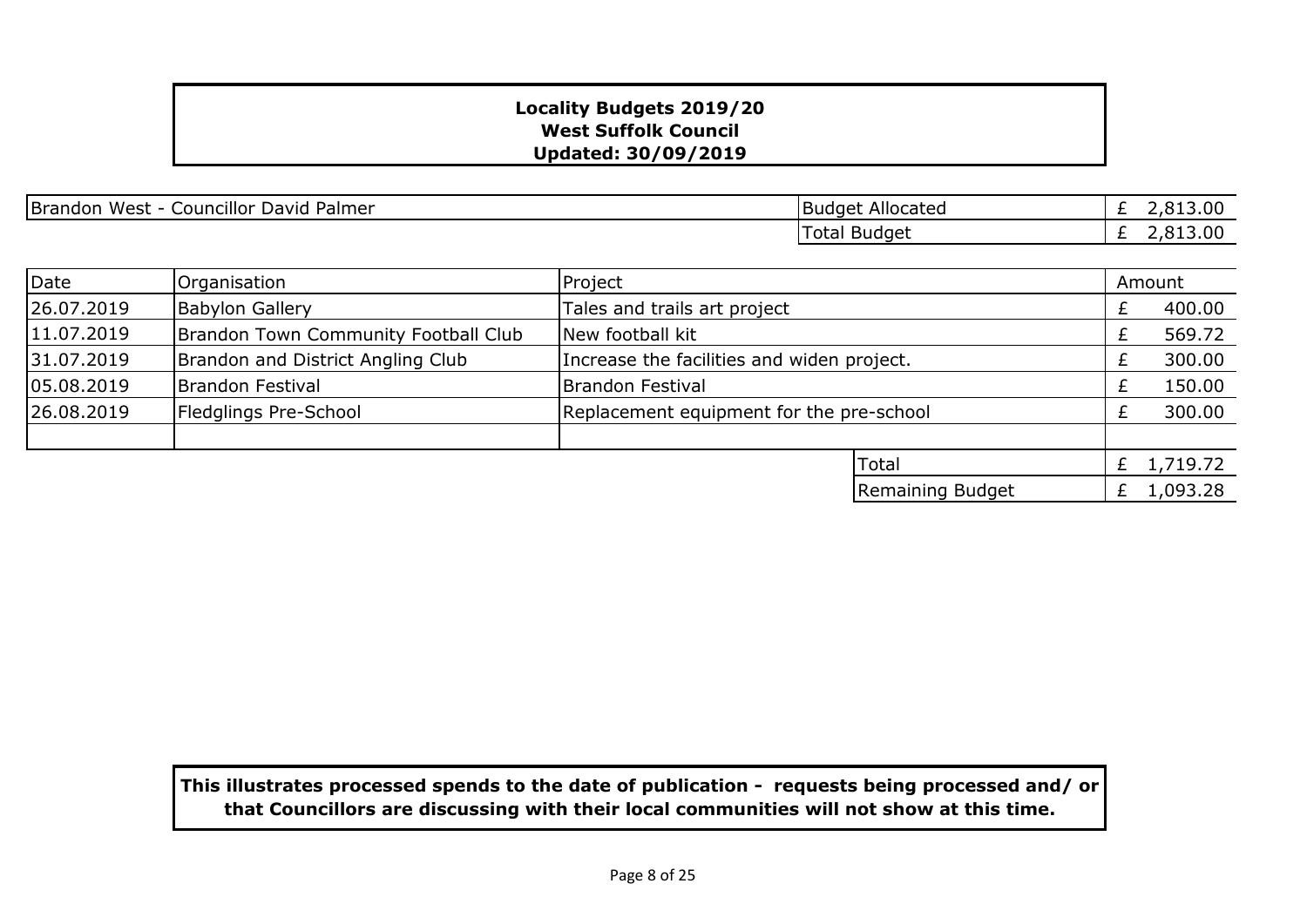|Chedburgh & Chevington - Councillor Mike Chester | National Chester |Budget Allocated

£ 2,813.00 £ 2,813.00 Total Budget

| Date | Organisation | Project |                  | Amount       |
|------|--------------|---------|------------------|--------------|
|      |              |         |                  |              |
|      |              |         |                  |              |
|      |              |         |                  |              |
|      |              |         |                  |              |
|      |              |         |                  |              |
|      |              |         |                  |              |
|      |              |         | <b>Total</b>     |              |
|      |              |         | Remaining Budget | £ $2,813.00$ |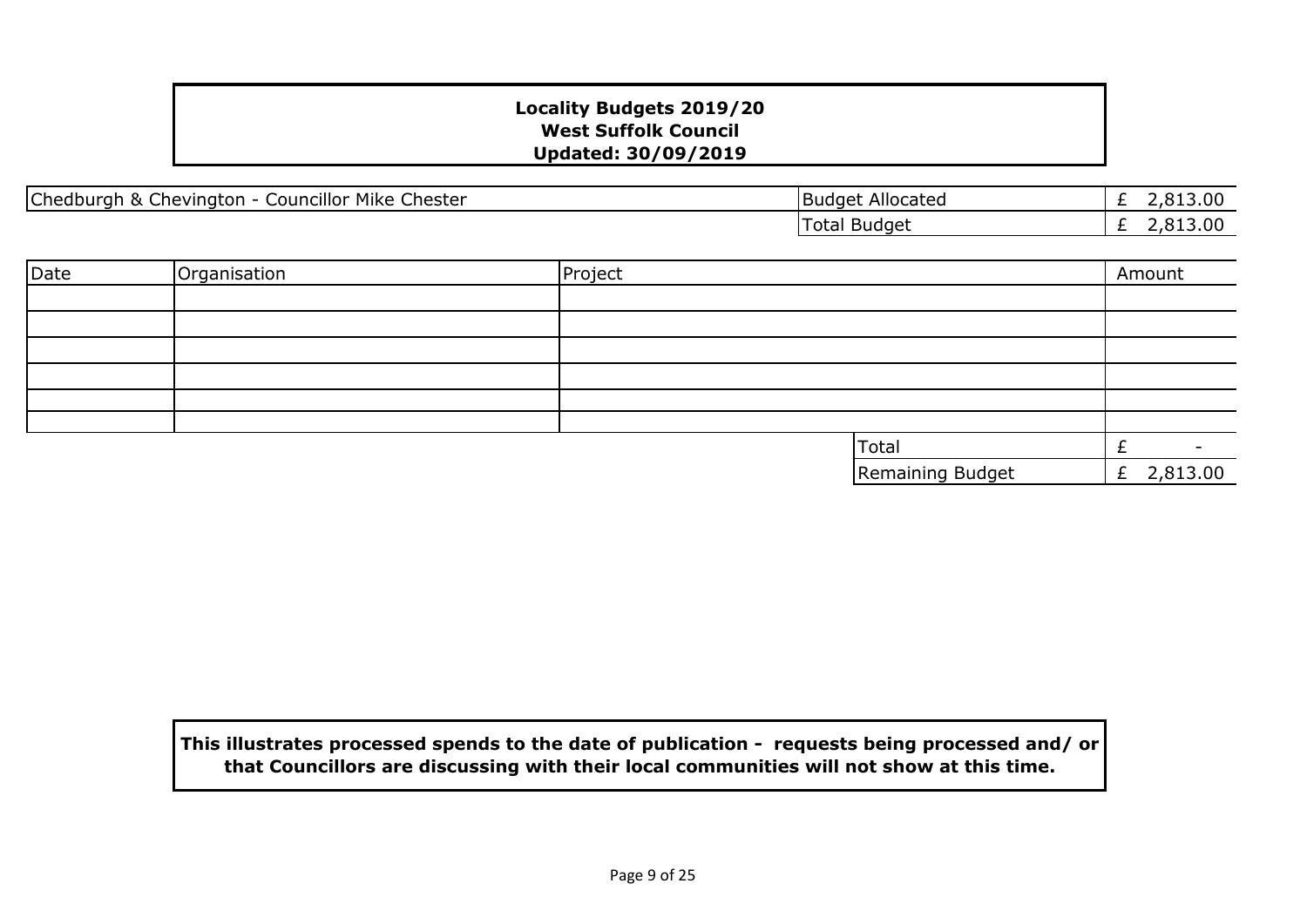|Clare, Hundon & Kedington - Councillor Jim Meikle | National Clare | Budget Allocated

£ 2,813.00 £ 2,813.00 Total Budget

| Date       | Organisation                  | Project       |                  |   | Amount   |
|------------|-------------------------------|---------------|------------------|---|----------|
|            | Stoke Good Neighbours C/o The |               |                  |   |          |
| 16.08.2019 | Community Heartbeat Trust     | Defibrillator |                  |   | 200.00   |
|            |                               |               |                  |   |          |
|            |                               |               |                  |   |          |
|            |                               |               |                  |   |          |
|            |                               |               |                  |   |          |
|            |                               |               |                  |   |          |
|            |                               |               |                  |   |          |
|            |                               |               | <b>Total</b>     |   | 200.00   |
|            |                               |               | Remaining Budget | £ | 2,613.00 |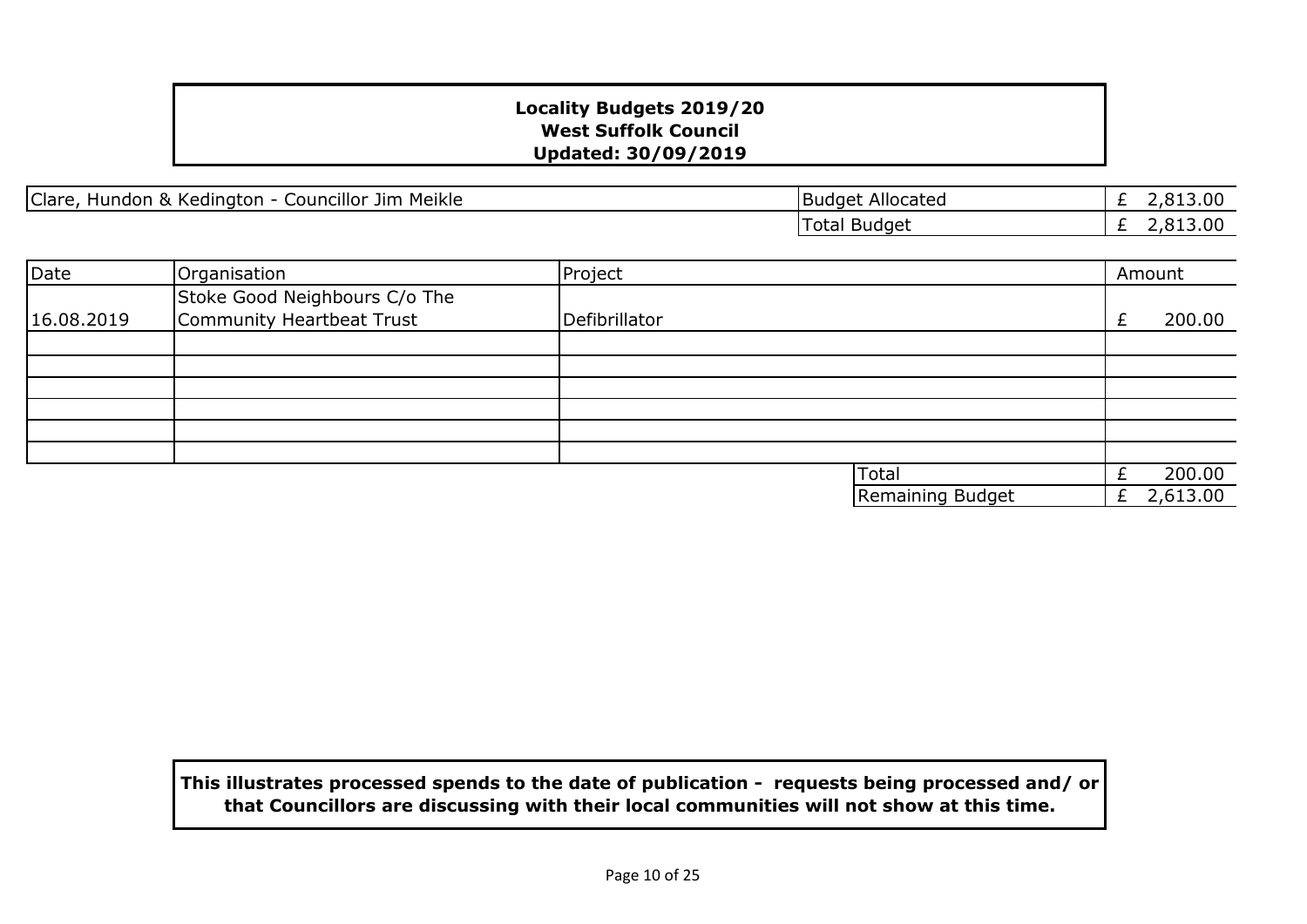Clare, Hundon & Kedington - Councillor Karen Richardson

| <b>Budget Allocated</b> | £ 2,813.00   |
|-------------------------|--------------|
| <b>Total Budget</b>     | £ $2,813.00$ |

| Date       | Organisation                   | Project                                    |    | Amount   |
|------------|--------------------------------|--------------------------------------------|----|----------|
| 22.07.2019 | Kedington Primary Academy PTFA | Funding towards transport for Crucial Crew |    | 100.00   |
|            |                                |                                            |    |          |
|            |                                |                                            |    |          |
|            |                                |                                            |    |          |
|            |                                |                                            |    |          |
|            |                                |                                            |    |          |
|            |                                |                                            |    |          |
|            |                                | <b>Total</b>                               |    | 100.00   |
|            |                                | Remaining Budget                           | Ł. | 2,713.00 |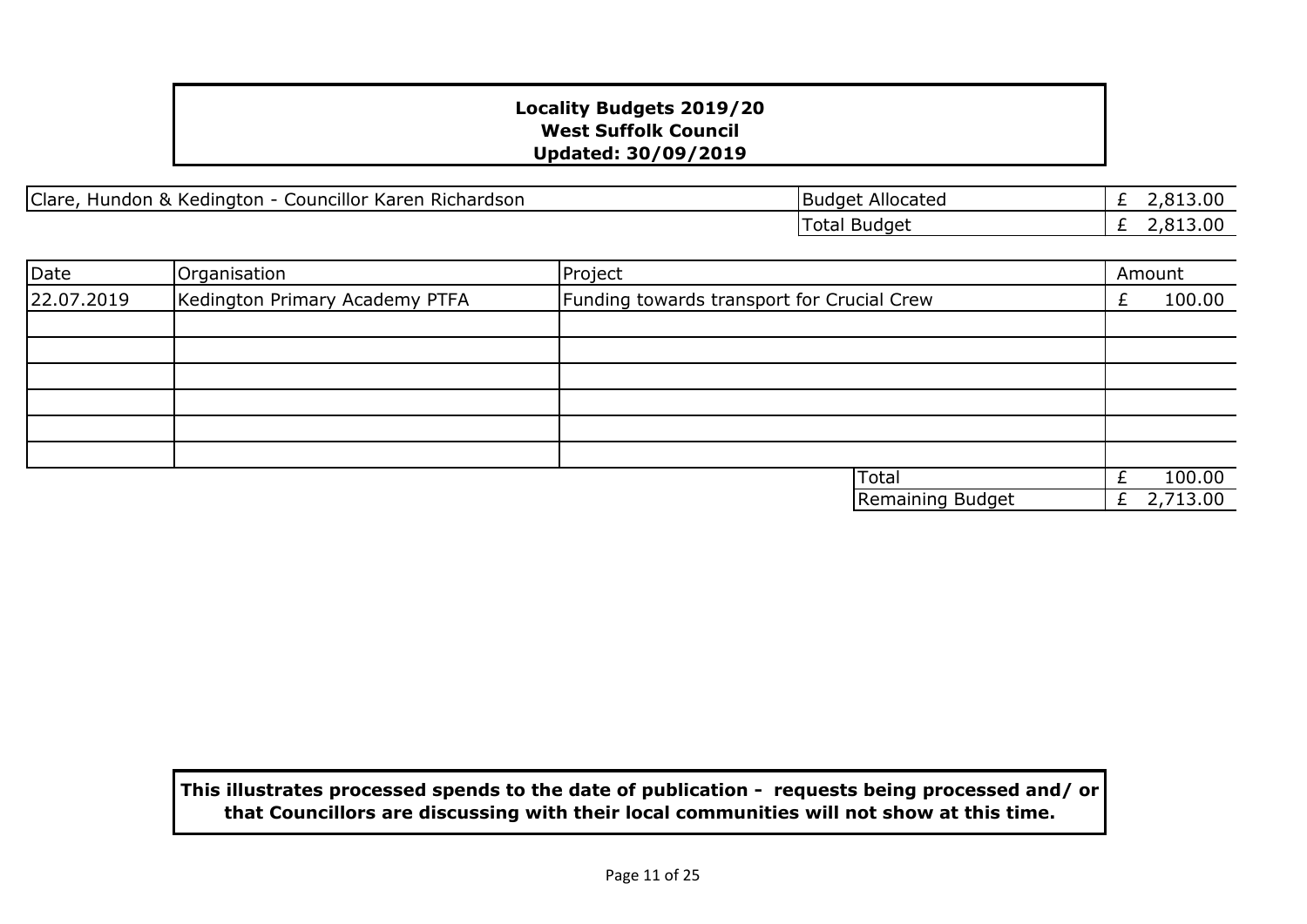£ 2,813.00  $\overline{E}$  2,813.00

| Clare,<br><b>Councillor Marion Rushbrook</b><br>Hundon & Kedington - C | Budget Allocated |
|------------------------------------------------------------------------|------------------|
|                                                                        | Total Budget     |

| Date | Organisation | Project |                  | Amount       |        |
|------|--------------|---------|------------------|--------------|--------|
|      |              |         |                  |              |        |
|      |              |         |                  |              |        |
|      |              |         |                  |              |        |
|      |              |         |                  |              |        |
|      |              |         |                  |              |        |
|      |              |         |                  |              |        |
|      |              |         |                  |              |        |
|      |              |         |                  |              |        |
|      |              |         | <b>Total</b>     | £            | $\sim$ |
|      |              |         | Remaining Budget | £ $2,813.00$ |        |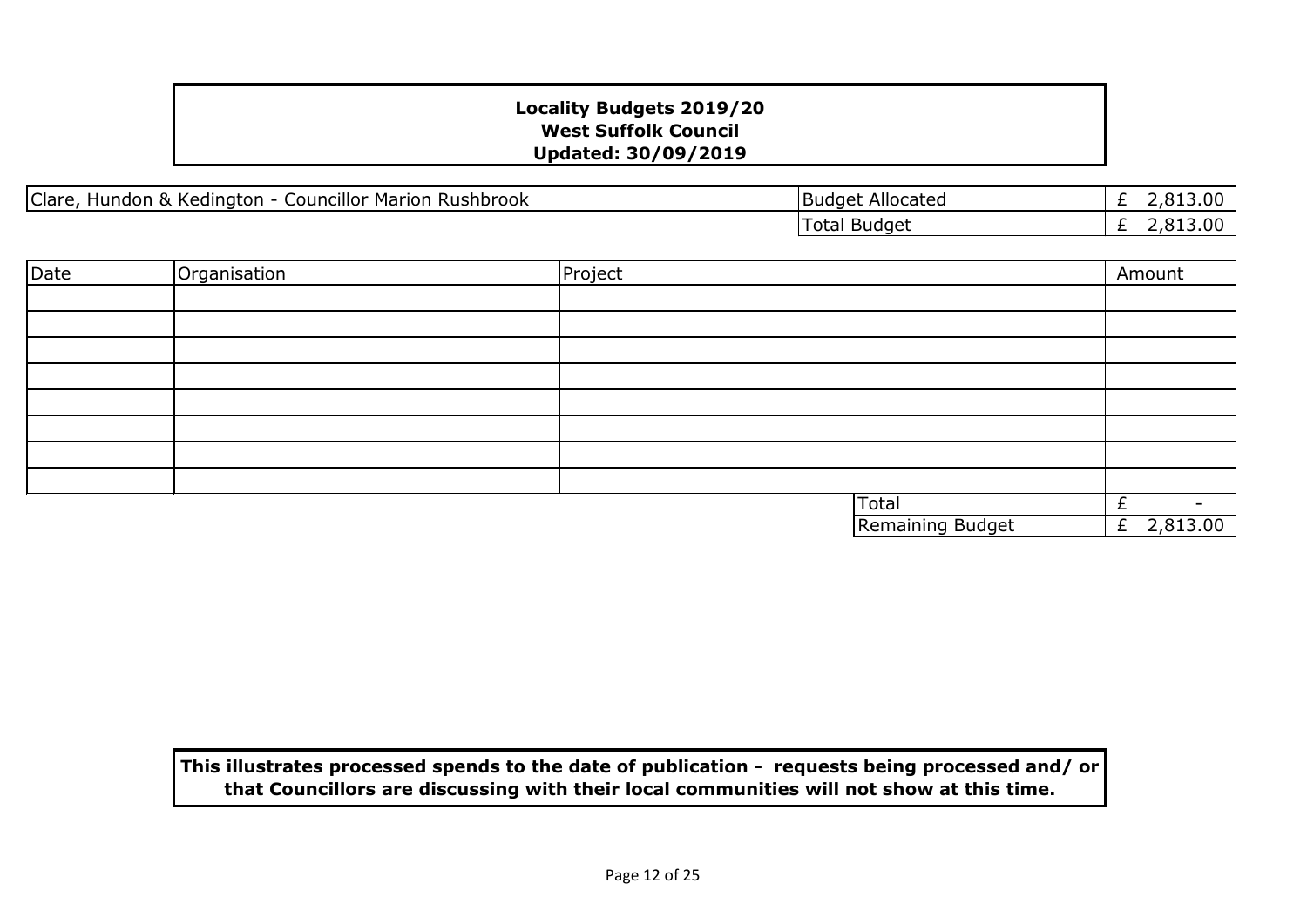Eastgate - Councillor Cliff Waterman Budget Allocated

£ 2,813.00 £ 2,813.00 Total Budget

| Date       | Organisation                                          | Project                                                    |   | Amount   |
|------------|-------------------------------------------------------|------------------------------------------------------------|---|----------|
| 29.08.2019 | <b>West Suffolk Interfaith and Community</b><br>Forum | Interfaith and community activities across Bury St Edmunds |   | 100.00   |
|            |                                                       |                                                            |   |          |
|            |                                                       |                                                            |   |          |
|            |                                                       |                                                            |   |          |
|            |                                                       |                                                            |   |          |
|            |                                                       | <b>Total</b>                                               |   | 100.00   |
|            |                                                       | Remaining Budget                                           | £ | 2,713.00 |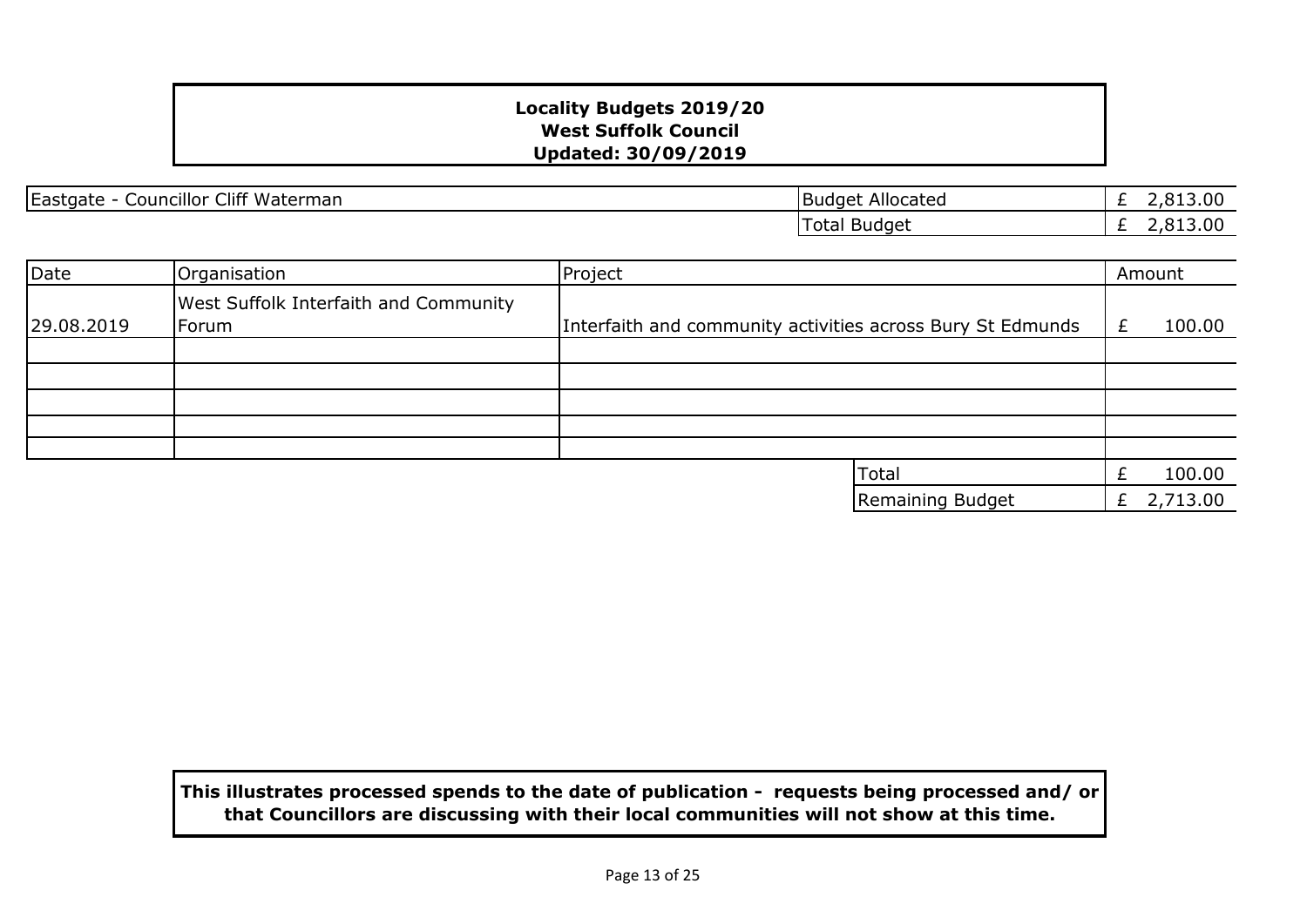| $\cdots$<br>$\sim$<br>Exning<br>-<br>Cole<br>Councillor<br>Simon | Allocated<br>Budge' | .00<br>$\sim$ |
|------------------------------------------------------------------|---------------------|---------------|
|                                                                  | Total Budget        | 2,813.00<br>- |

| Date | Organisation | Project |                  | Amount         |
|------|--------------|---------|------------------|----------------|
|      |              |         |                  |                |
|      |              |         |                  |                |
|      |              |         |                  |                |
|      |              |         |                  |                |
|      |              |         |                  |                |
|      |              |         |                  |                |
|      |              |         | <b>Total</b>     |                |
|      |              |         | Remaining Budget | 2,813.00<br>Ł. |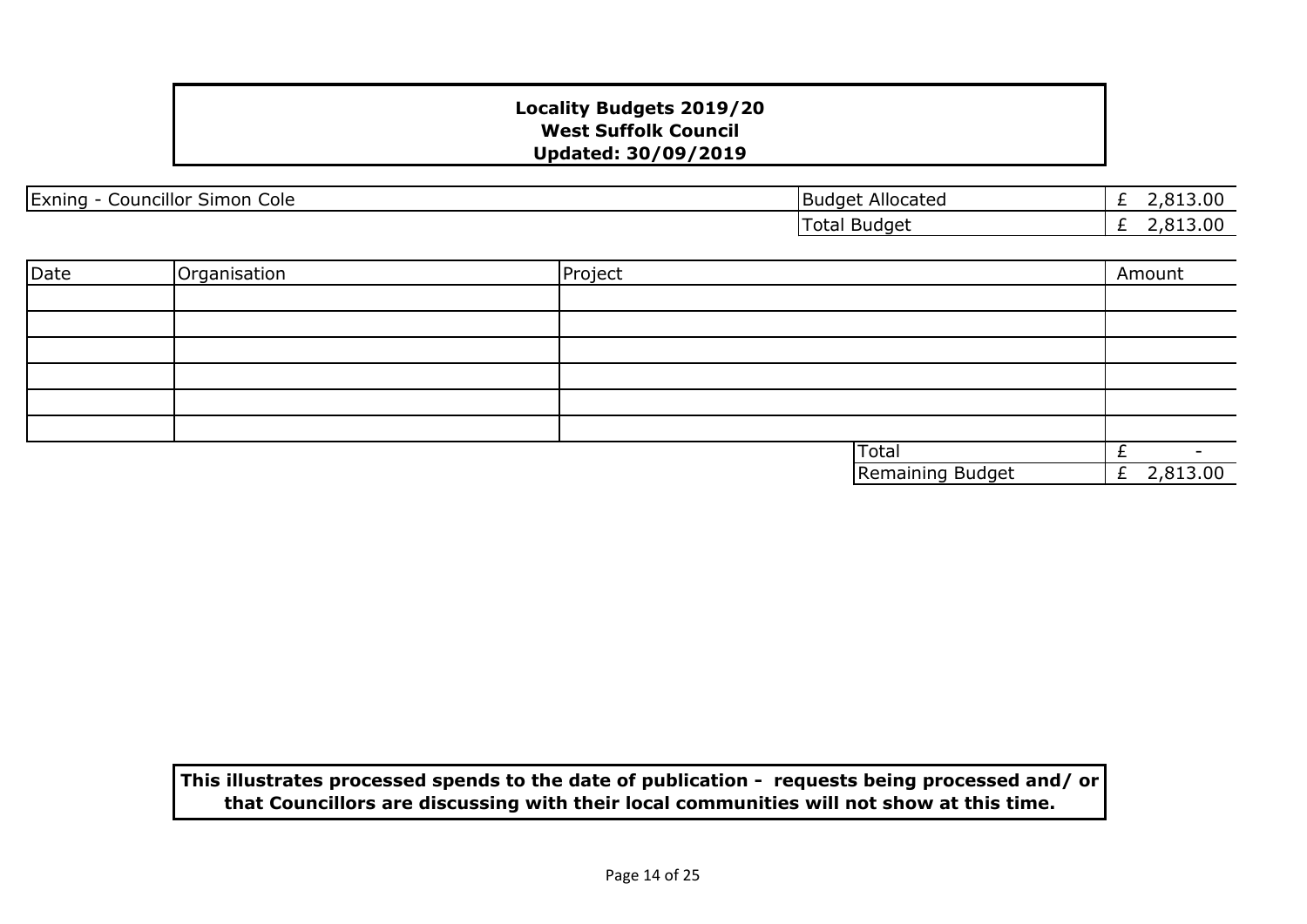Haverhill Central - Councillor Aron Luccarini Budget Allocated

£ 2,813.00 £ 2,813.00 Total Budget

| Date       | Organisation                                           | Project                   |                  | Amount        |
|------------|--------------------------------------------------------|---------------------------|------------------|---------------|
| 12.08.2019 | One Haverhill Partnership Haverhill<br>Community Trust | Shopfront painting scheme |                  | £ $1,000.00$  |
|            |                                                        |                           |                  |               |
|            |                                                        |                           |                  |               |
|            |                                                        |                           |                  |               |
|            |                                                        |                           |                  |               |
|            |                                                        |                           | <b>Total</b>     | 1,000.00      |
|            |                                                        |                           | Remaining Budget | 1,813.00<br>£ |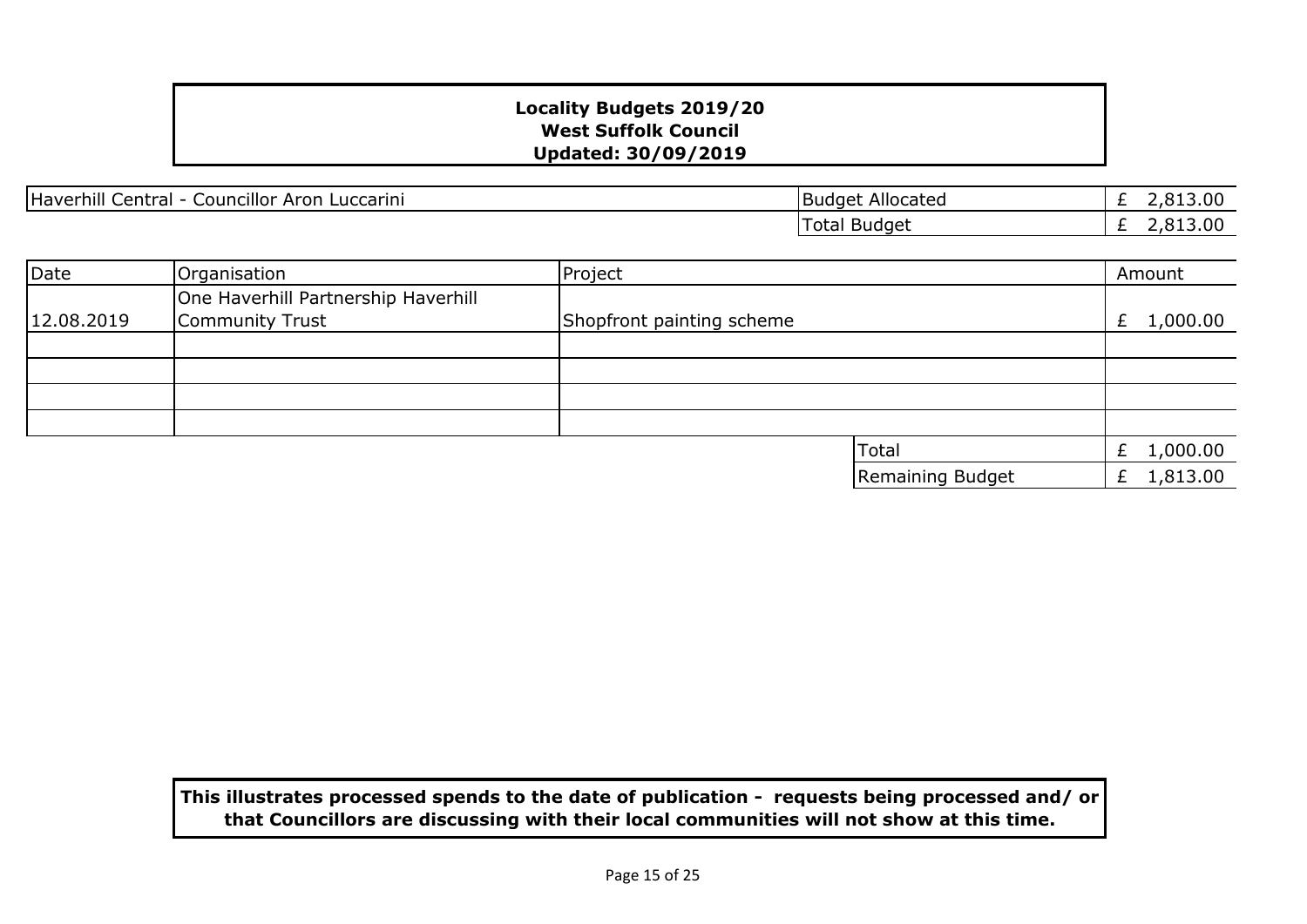Haverhill East - Councillor John Burns Burns Budget Allocated

£ 2,813.00 £ 2,813.00 Total Budget

| Date       | Organisation                        | Project                   |                  |   | Amount   |
|------------|-------------------------------------|---------------------------|------------------|---|----------|
|            | One Haverhill Partnership Haverhill |                           |                  |   |          |
| 12.08.2019 | Community Trust                     | Shopfront painting scheme |                  |   | 500.00   |
|            |                                     |                           |                  |   |          |
|            |                                     |                           |                  |   |          |
|            |                                     |                           |                  |   |          |
|            |                                     |                           |                  |   |          |
|            |                                     |                           |                  |   |          |
|            |                                     |                           | <b>Total</b>     |   | 500.00   |
|            |                                     |                           | Remaining Budget | £ | 2,313.00 |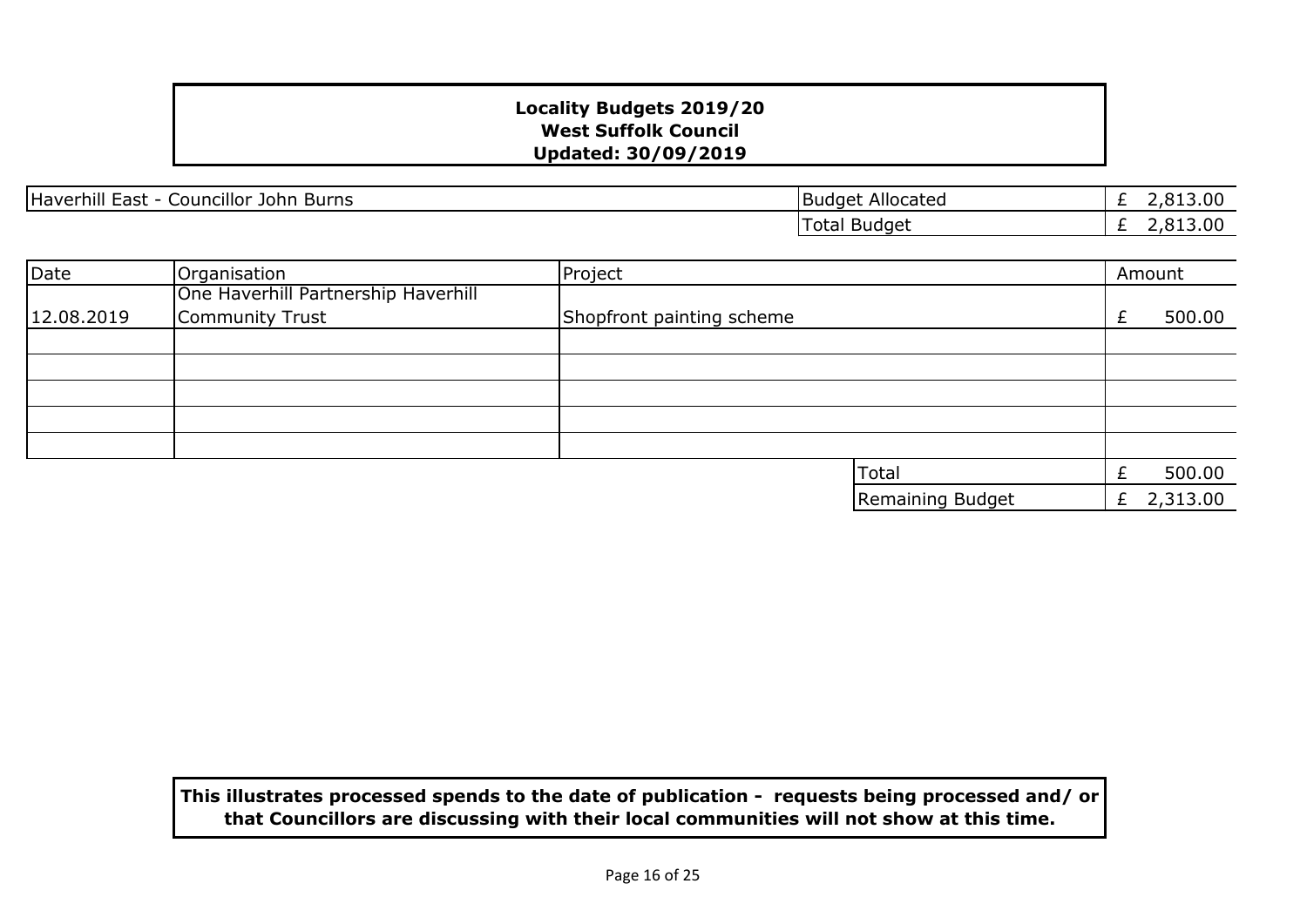Haverhill East - Councillor Patrick Hanion Budget Allocated Budget Allocated

£ 2,813.00 £ 2,813.00 Total Budget

| Date       | Organisation                                           | Project                   |                  |   | Amount   |
|------------|--------------------------------------------------------|---------------------------|------------------|---|----------|
| 12.08.2019 | One Haverhill Partnership Haverhill<br>Community Trust | Shopfront painting scheme |                  | £ | 250.00   |
|            |                                                        |                           |                  |   |          |
|            |                                                        |                           |                  |   |          |
|            |                                                        |                           |                  |   |          |
|            |                                                        |                           |                  |   |          |
|            |                                                        |                           |                  |   |          |
|            |                                                        |                           | <b>Total</b>     |   | 250.00   |
|            |                                                        |                           | Remaining Budget | £ | 2,563.00 |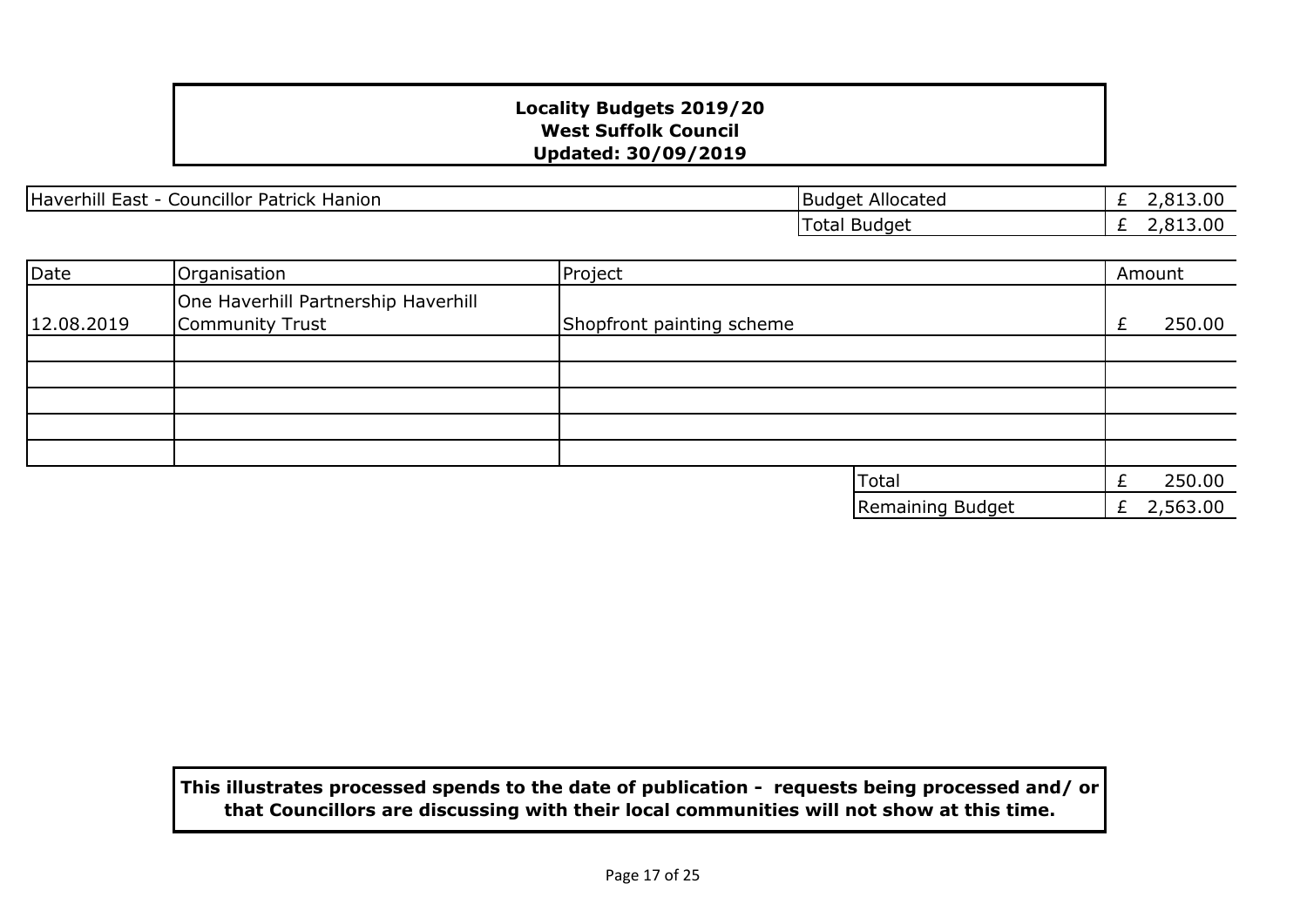Haverhill North - Councillor Joe Mason Budget Allocated

£ 2,813.00 £ 2,813.00 Total Budget

| Date       | Organisation                 | Project                                       |   | Amount   |
|------------|------------------------------|-----------------------------------------------|---|----------|
| 16.08.2019 | Open Mind Meaningful Support | Marketing Resources to help reach more people | £ | 150.00   |
|            |                              |                                               |   |          |
|            |                              |                                               |   |          |
|            |                              |                                               |   |          |
|            |                              |                                               |   |          |
|            |                              |                                               |   |          |
|            |                              |                                               |   |          |
|            |                              |                                               |   |          |
|            |                              |                                               |   |          |
|            |                              | <b>Total</b>                                  |   | 150.00   |
|            |                              | Remaining Budget                              | £ | 2,663.00 |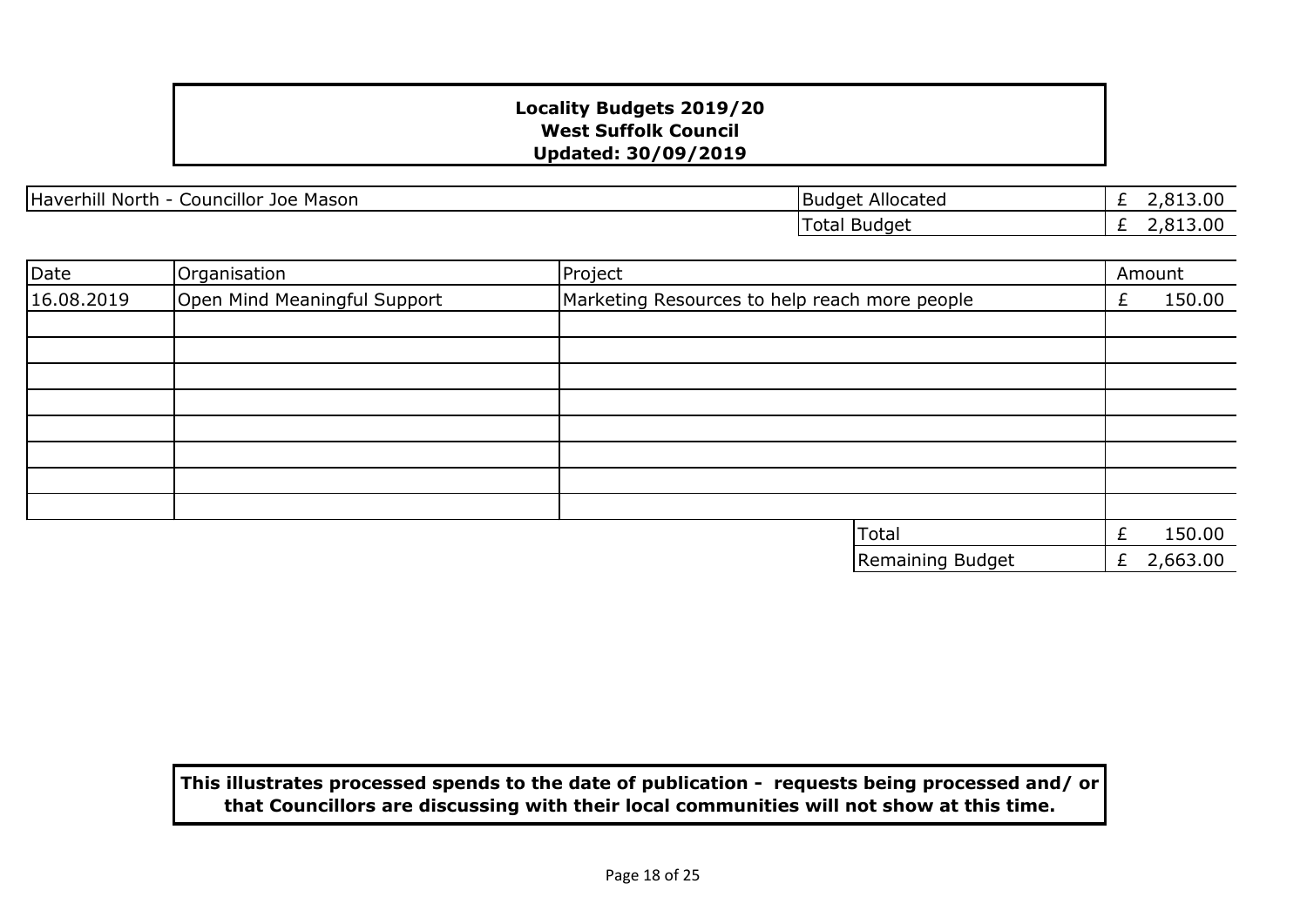Haverhill North - Councillor Elaine McManus

£ 2,813.00  $\overline{E}$  2,813.00 Total Budget

Remaining Budget

£ 2,663.00

| Date       | Organisation                 | Project                                       | Amount |  |
|------------|------------------------------|-----------------------------------------------|--------|--|
| 16.08.2019 | Open Mind Meaningful Support | Marketing Resources to help reach more people | 150.00 |  |
|            |                              |                                               |        |  |
|            |                              |                                               |        |  |
|            |                              |                                               |        |  |
|            |                              |                                               |        |  |
|            |                              |                                               |        |  |
|            |                              |                                               |        |  |
|            |                              |                                               |        |  |
|            |                              | <b>Total</b>                                  | 150.00 |  |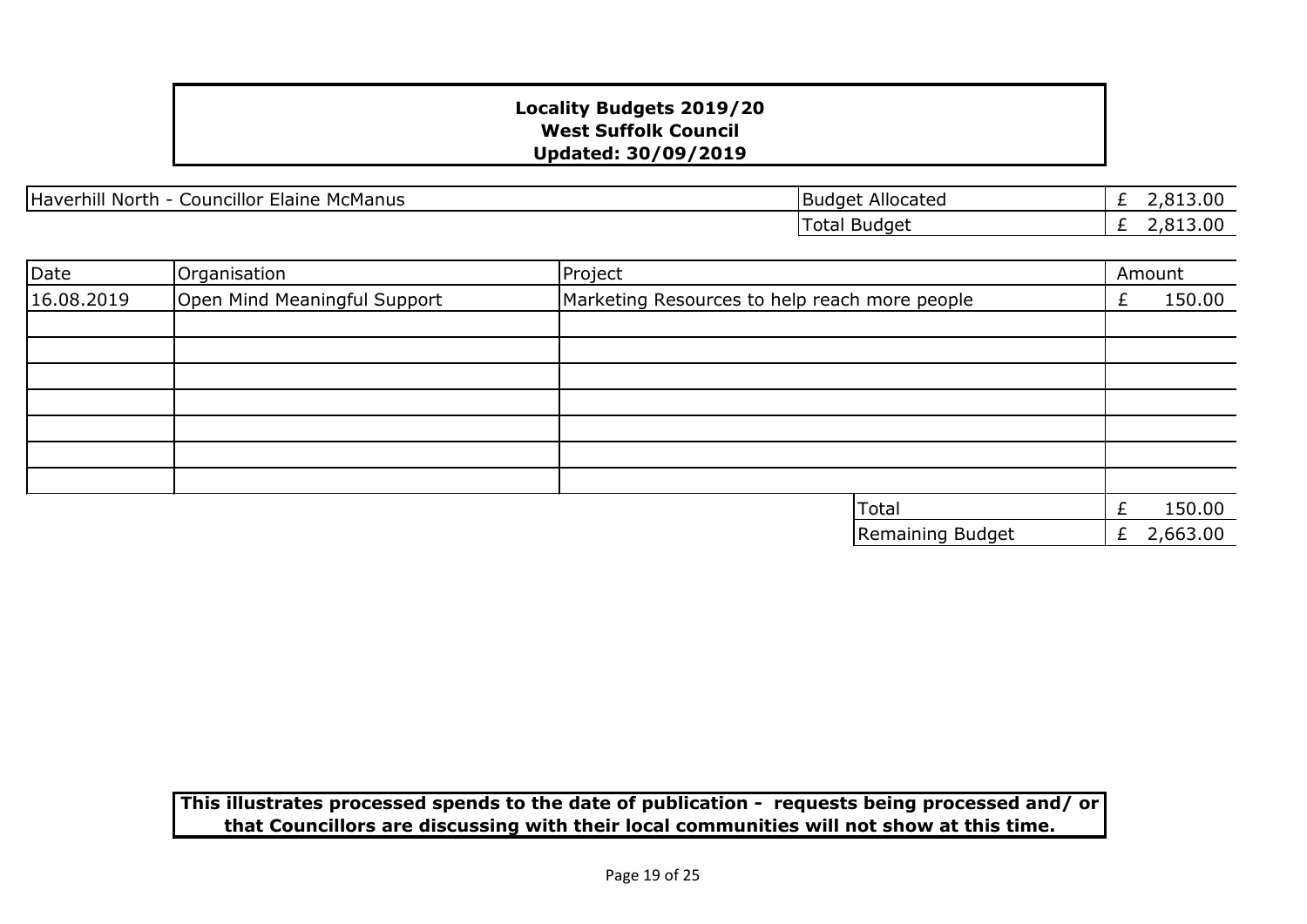| Haverhill North - Councillor Jason Crooks |              | <b>Budget Allocated</b> | £ $2,813.00$        |              |
|-------------------------------------------|--------------|-------------------------|---------------------|--------------|
|                                           |              |                         | <b>Total Budget</b> | £ $2,813.00$ |
|                                           |              |                         |                     |              |
| Date                                      | Organisation | Project                 |                     | Amount       |
|                                           |              |                         |                     |              |
|                                           |              |                         |                     |              |
|                                           |              |                         |                     |              |
|                                           |              |                         |                     |              |
|                                           |              |                         |                     |              |
|                                           |              |                         |                     |              |
|                                           |              |                         | Total               | £<br>$\sim$  |
|                                           |              |                         | Remaining Budget    | £ $2,813.00$ |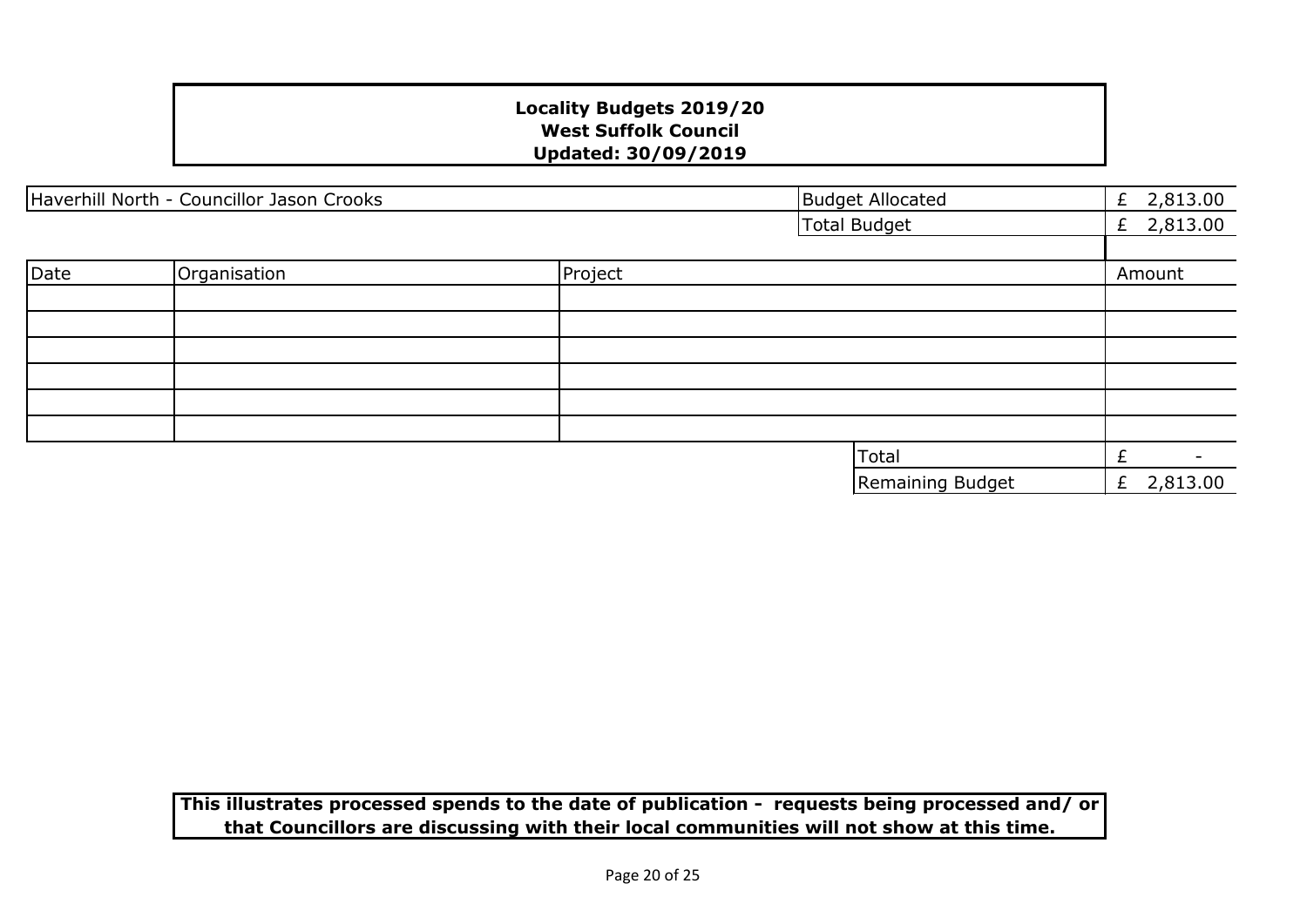| Haverhill<br><b>Councillor</b><br><sup>+</sup> Smith<br>David<br><b>South</b> | Allocated<br>Budget | 13.00<br>$\sim$<br>- |
|-------------------------------------------------------------------------------|---------------------|----------------------|
|                                                                               | --<br>Iotal Budget  | 13.00<br>_           |

| Date | Organisation | Project |                  | Amount        |
|------|--------------|---------|------------------|---------------|
|      |              |         |                  |               |
|      |              |         |                  |               |
|      |              |         |                  |               |
|      |              |         |                  |               |
|      |              |         |                  |               |
|      |              |         |                  |               |
|      |              |         | Total            |               |
|      |              |         | Remaining Budget | 2,813.00<br>E |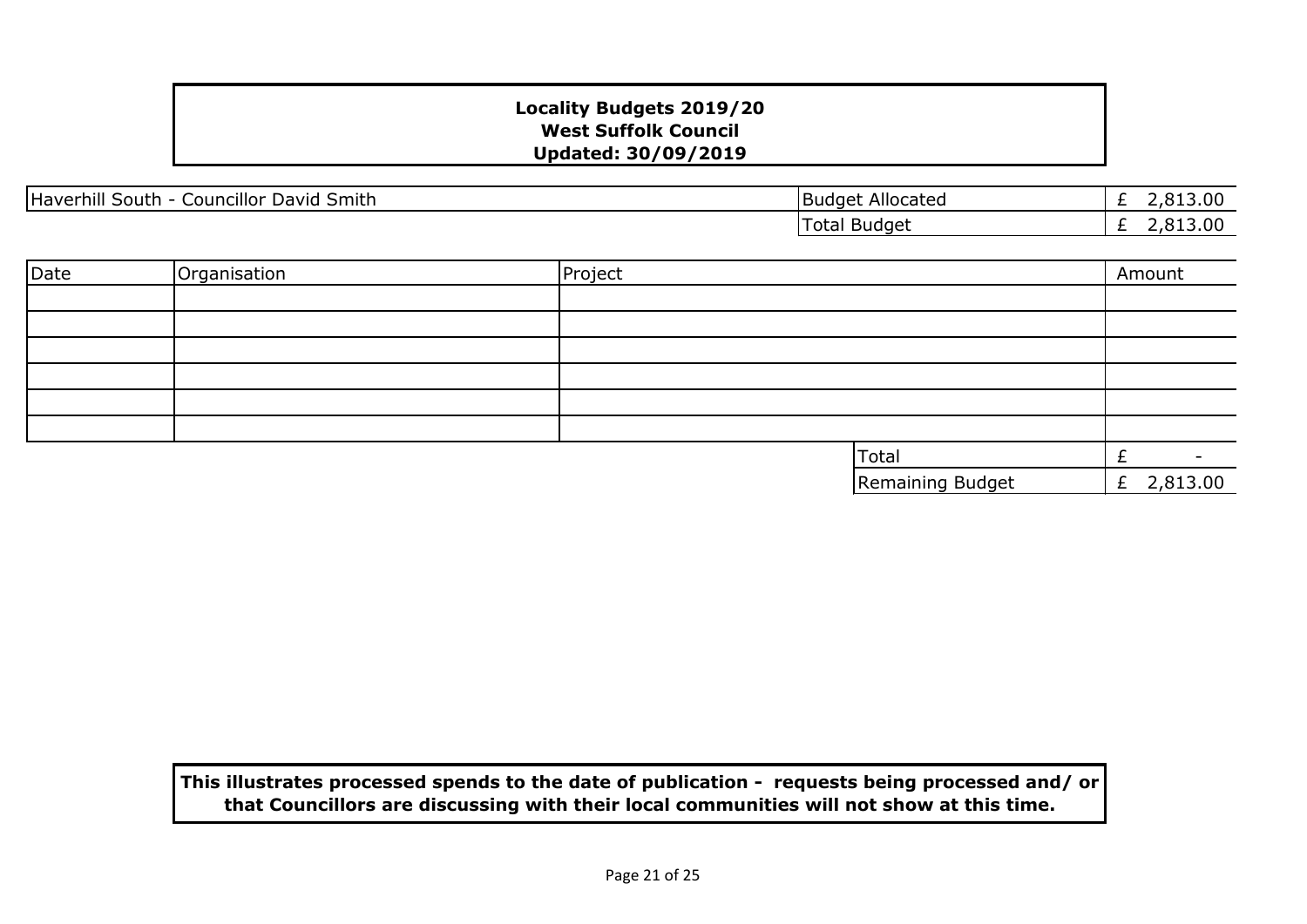Haverhill South East - Councillor Tony Brown Budget Allocated

£ 2,813.00 £ 2,813.00 Total Budget

| Date       | Organisation                        | Project                   |                  |    | Amount   |
|------------|-------------------------------------|---------------------------|------------------|----|----------|
|            | One Haverhill Partnership Haverhill |                           |                  |    |          |
| 12.08.2019 | Community Trust                     | Shopfront painting scheme |                  |    | 500.00   |
|            |                                     |                           |                  |    |          |
|            |                                     |                           |                  |    |          |
|            |                                     |                           |                  |    |          |
|            |                                     |                           |                  |    |          |
|            |                                     |                           |                  |    |          |
|            |                                     |                           | <b>Total</b>     |    | 500.00   |
|            |                                     |                           | Remaining Budget | Ł. | 2,313.00 |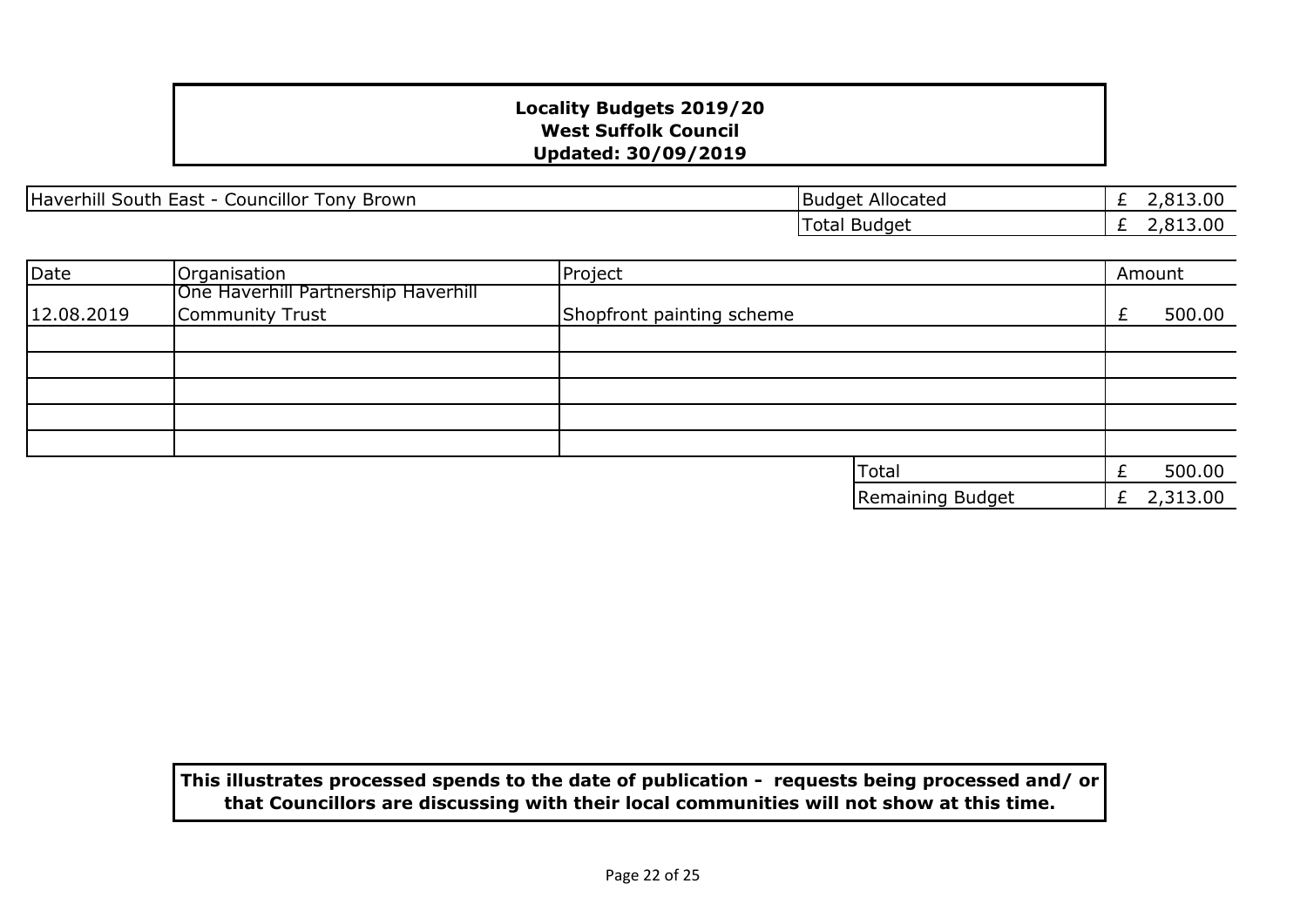Haverhill West - Councillor Margaret Marks **Budget Allocated** 

£ 2,813.00  $\overline{E}$  2,813.00 Total Budget

| Date       | Organisation                 | Project                                       |   | Amount   |
|------------|------------------------------|-----------------------------------------------|---|----------|
| 09.08.2019 | Our Special Friends          | Animal befriending scheme                     |   | 500.00   |
| 16.08.2019 | Open Mind Meaningful Support | Marketing Resources to help reach more people |   | 150.00   |
|            |                              |                                               |   |          |
|            |                              |                                               |   |          |
|            |                              |                                               |   |          |
|            |                              |                                               |   |          |
|            |                              |                                               |   |          |
|            |                              | <b>Total</b>                                  |   | 650.00   |
|            |                              | Remaining Budget                              | Ł | 2,163.00 |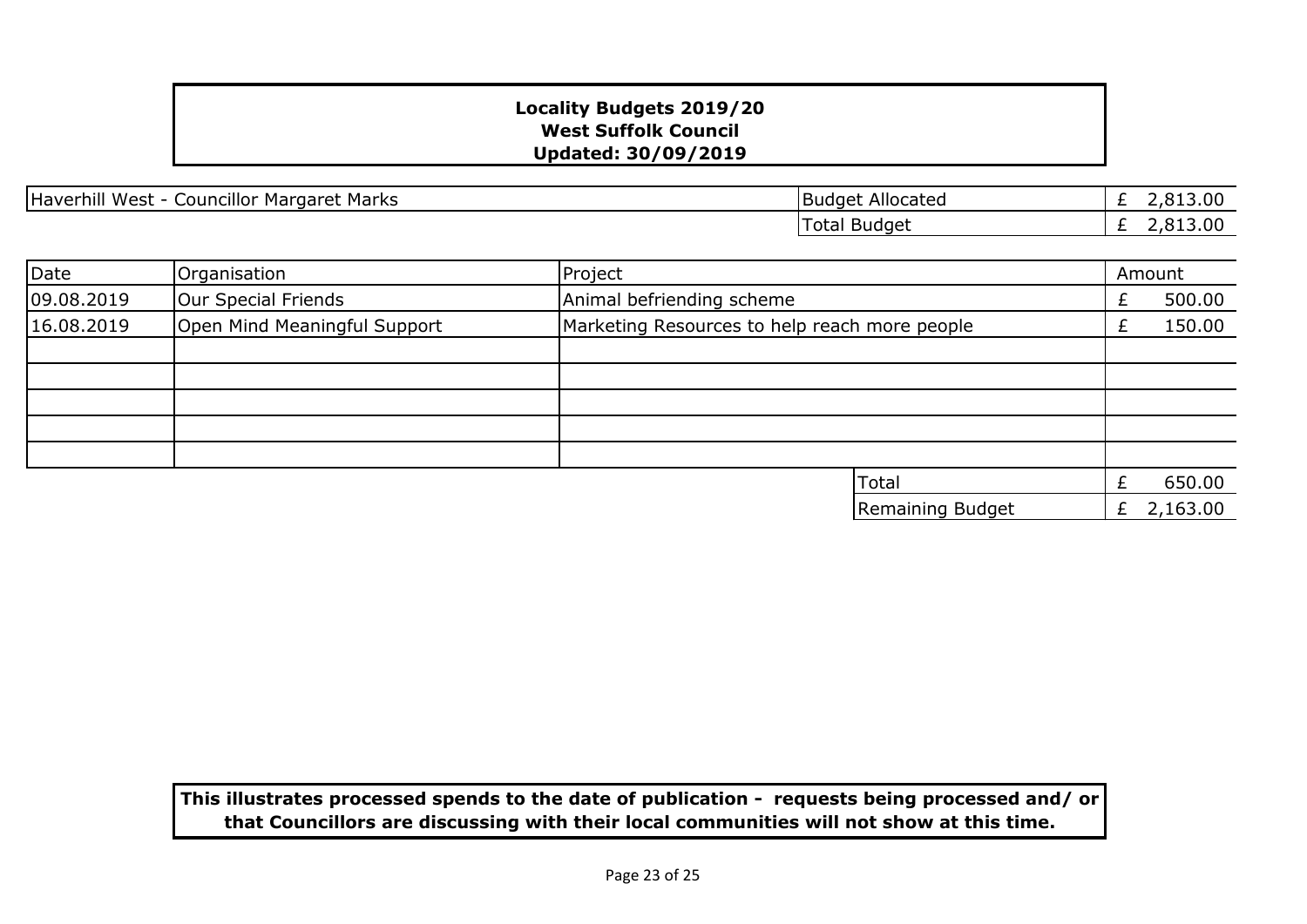Haverhill West - Councillor David Roach Budget Allocated

£ 2,813.00 £ 2,813.00 Total Budget

| Date       | Organisation                 | Project                                       | Amount   |
|------------|------------------------------|-----------------------------------------------|----------|
| 16.08.2019 | Open Mind Meaningful Support | Marketing Resources to help reach more people | 150.00   |
|            |                              |                                               |          |
|            |                              |                                               |          |
|            |                              |                                               |          |
|            |                              |                                               |          |
|            |                              |                                               |          |
|            |                              | <b>Total</b>                                  | 150.00   |
|            |                              | Remaining Budget                              | 2,663.00 |